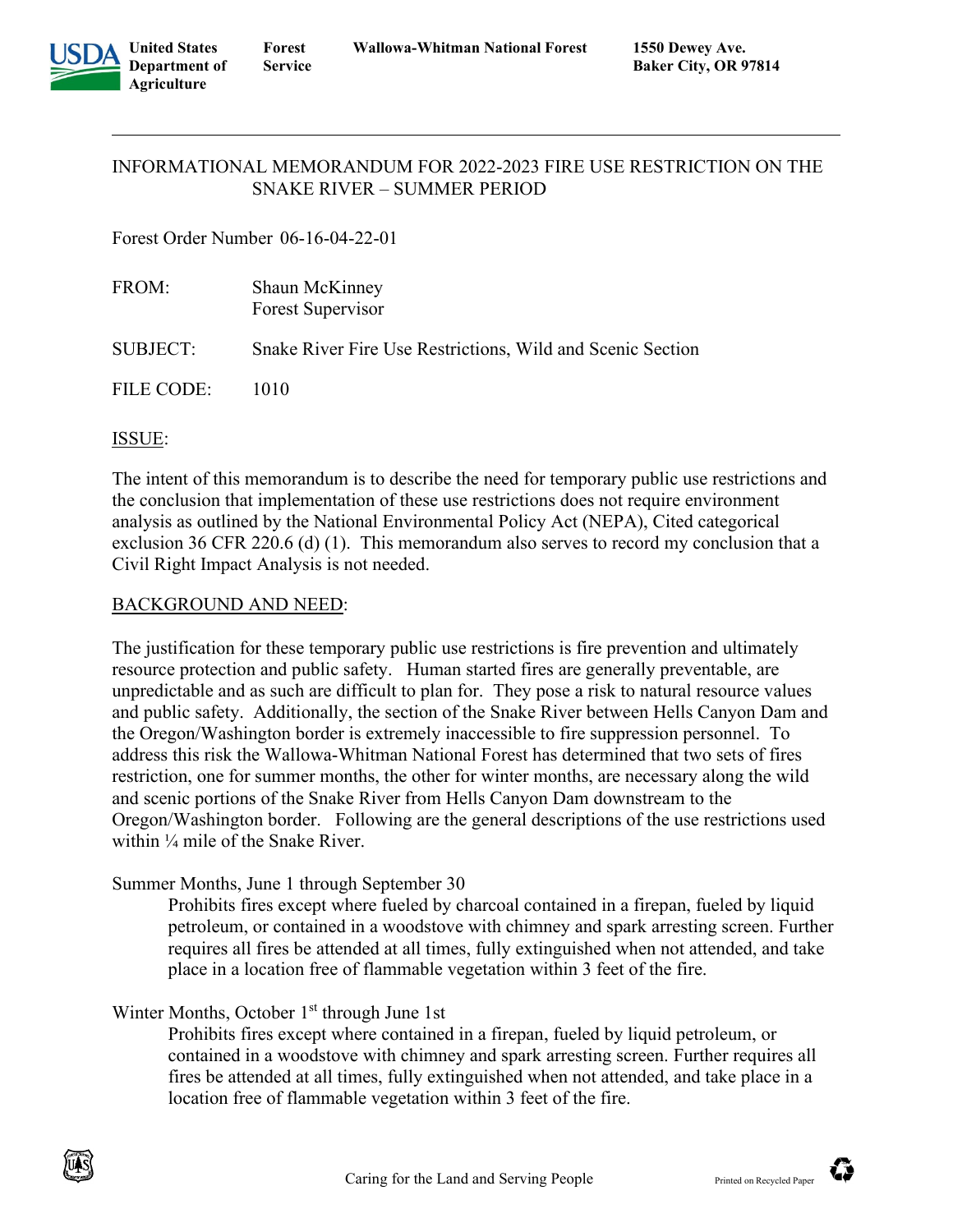This Forest Order includes an exemption for persons with a Forest Permit for Use of Roads, Trails, or Areas Restricted by Regulation or Order (Form FS-7700-48). Authorization under this exemption will be provided only if I or my delegate determine that the risk to personal health and safety is reasonable considering the circumstances of the request. We also may require appropriate personal protective equipment and other necessary safety measures. The Forest Service Line and Staff Officers of the Wallowa Whitman National Forest are delegated the authority to issue permits.

### PUBLIC SCOPING EFFORTS

Fire restriction levels have been developed for the Hells Canyon National Recreation Area. Preseason news releases are prepared annually, shared with commercial river users, and posted on recreational user permits. Current and changing restriction levels are posted on agency websites, shared with the public through local media, and coordinated with cooperating wildland fire agencies including the Bureau of Land Management and Idaho Department of Lands.

## REASONS FOR DETERMINATION THAT THIS ACTION DOES NOT REQUIRE ADDITIONAL ANALYSIS PURSUANT TO NEPA:

Categorical exclusion 36 CFR 220.6(d) (1)

(1) Orders issued pursuant to 36 CFR part 261 - Prohibitions to provide short-term resource protection or to protect public health and safety. Examples include but are not limited to:

(ii) Closing an area during a period of extreme fire danger.

Based on a review of the proposed order and consultation with District and Forest resource specialists, it has been concluded that this decision may be categorically excluded from documentation in an Environmental Impact Statement (EIS) or Environmental Assessment (EA) under the National Environmental Policy Act. This action falls within the category identified in 36 C.F.R. § 220.6(d) (1) – prohibitions to provide short-term resource protection or to protect public health and safety – and does not require documentation in a decision memo, decision notice, or record of decision. I have determined that there are no extraordinary circumstances associated with this temporary public use restriction.

#### REASON FOR DETERMINATION THAT THIS ACTION DOES NOT REQUIRE COMPLETION OF A CIVIL RIGHTS IMPACT ANALYSIS:

As described above, Public Use Restrictions are designed to influence how the public uses campfires and cooking fires on National Forest Lands. The restrictions are temporary and implemented on a seasonal basis. They do not meet the criteria requiring a CRIA according to Department Regulation No. 4300-4 dated 9/22/1993, which states a CRIA is needed for:

- New legislation or amendments to existing legislation proposed by the agency
- New or revised agency regulations or instructions
- Budget proposals
- Grants, contracts, loans, or project approvals or disapprovals